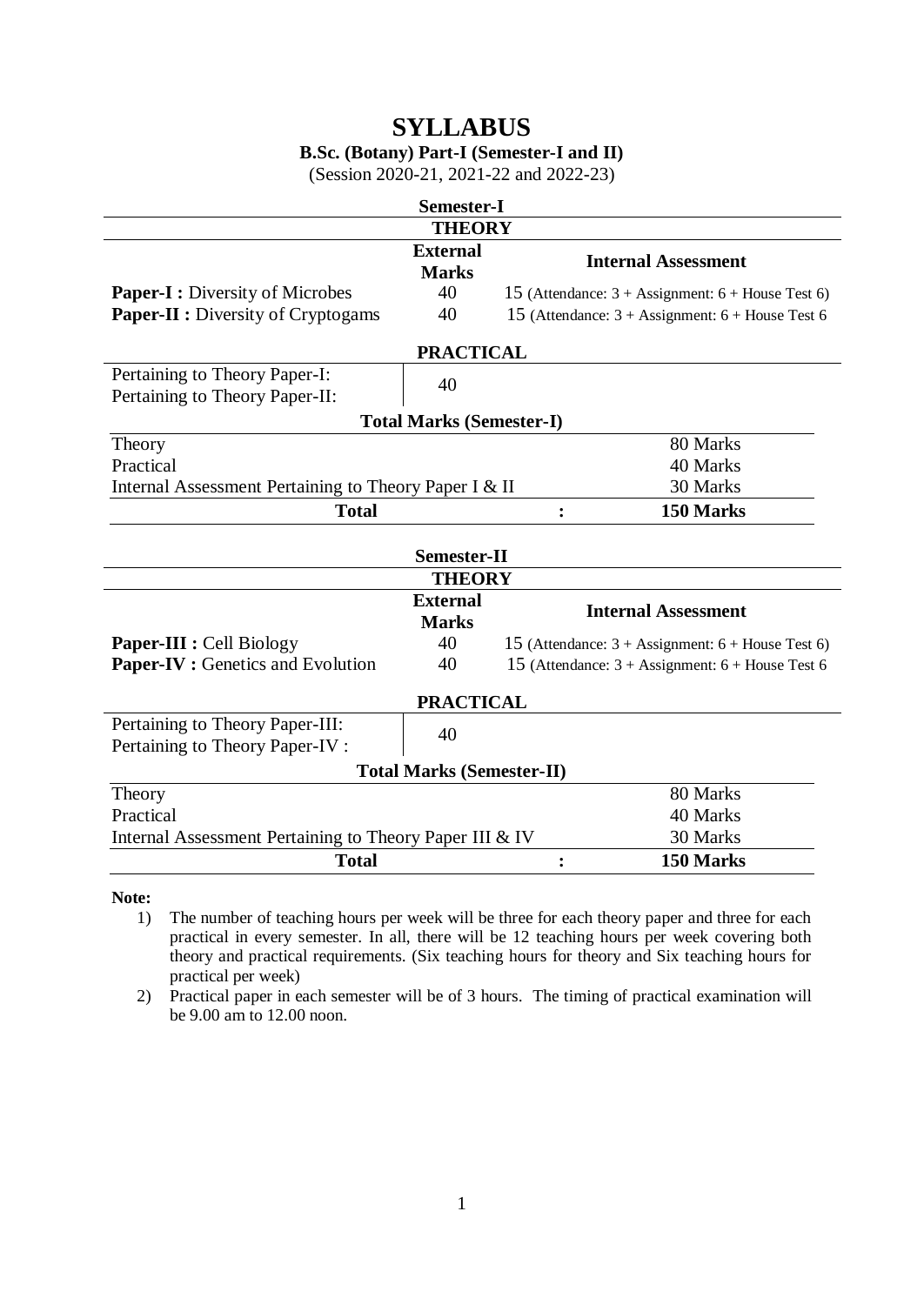## **B.Sc. (BOTANY) PART-I (SEMESTER-I)**

## **PAPER- I: DIVERSITY OF MICROBES**

Max. Marks: 55 marks Total Teaching hours: 45 Pass Marks: 35% in Theory and Practical Separately Time Allowed: 3 Hours Theory Paper: 40 marks Internal Assessment: 15 marks

#### INSTRUCTIONS FOR THE PAPER SETTER

The question paper will consist of three sections A, B and C. Section A and B will have four questions from the respective section of syllabus and will carry 6 marks each. Section C will consist of 8 short-answer type questions (8-10 lines) of 2 marks each which will cover the entire syllabus uniformly and will carry 16 marks in all.

#### INSTRUCTIONS FOR CANDIDATES

Candidates are required to attempt two questions from each section A and B and the entire section C, which is compulsory.

#### **Section-A**

- 1. Viruses: General characters, structure, classification and replication of viruses; importance of viruses, a brief account of Mycoplasma.
- 2. Bacteria- A general account with particular reference to ultra structure, classification, mode of reproduction, nutritional types and economic importance; General account of cyanobacteria with emphasis on *Oscillatoria*.

## **Section-B**

- 3. Fungi and Fungi like organisms: General characters. Classification and economic importance; important features and life history of members of Kingdom Chromista: *Phytophthora*. Kingdom Fungi: Zygomycota-*Mucor*; Ascomycota*-Saccharomyces, Pencillium* and *Peziza*.
- 4. Important features and life history of Basidiomycota, Mitosporic Fungi and Lichens – *Puccinia, Ustilago, Agaricus*; *Cercospora, Colletotrichum*. Lichens: Structure, morphology, reproduction and economic importance.

## **RECOMMENDED REDINGS**

- 1. Alexopolus, C.J., Mims, C.W. and Blackwell, M. 1996. *Introductory Mycology*. John Willey & Sons. Inc., Singapore.
- 2. Black, J.G. 1999. *Microbiology – Principles and Explorations*. John Wiley & Sons. Inc. Singapore.
- 3. Clitton, A. 1958. *Introduction to Bacteria*. McGraw Hills & Co., New York.
- 4. Deacon, J.W., 1997. Modern Mycology 3<sup>rd</sup> Edition, Blackwell Science, Ltd. U.K.
- 5. Dube, H.C.1990. *An Introduction to Fungi*. Vikas Publishing House Pvt. Ltd., New Delhi.
- 6. Sharma, P.D. 2001. *The Fungi*. Rastogi Co., Meerut.
- 7. Stainer, R.Y., Ingraham, J.L., Wheelis, M.L. and Painter, P.R. 1989. *General Microbiology*. Macmillan.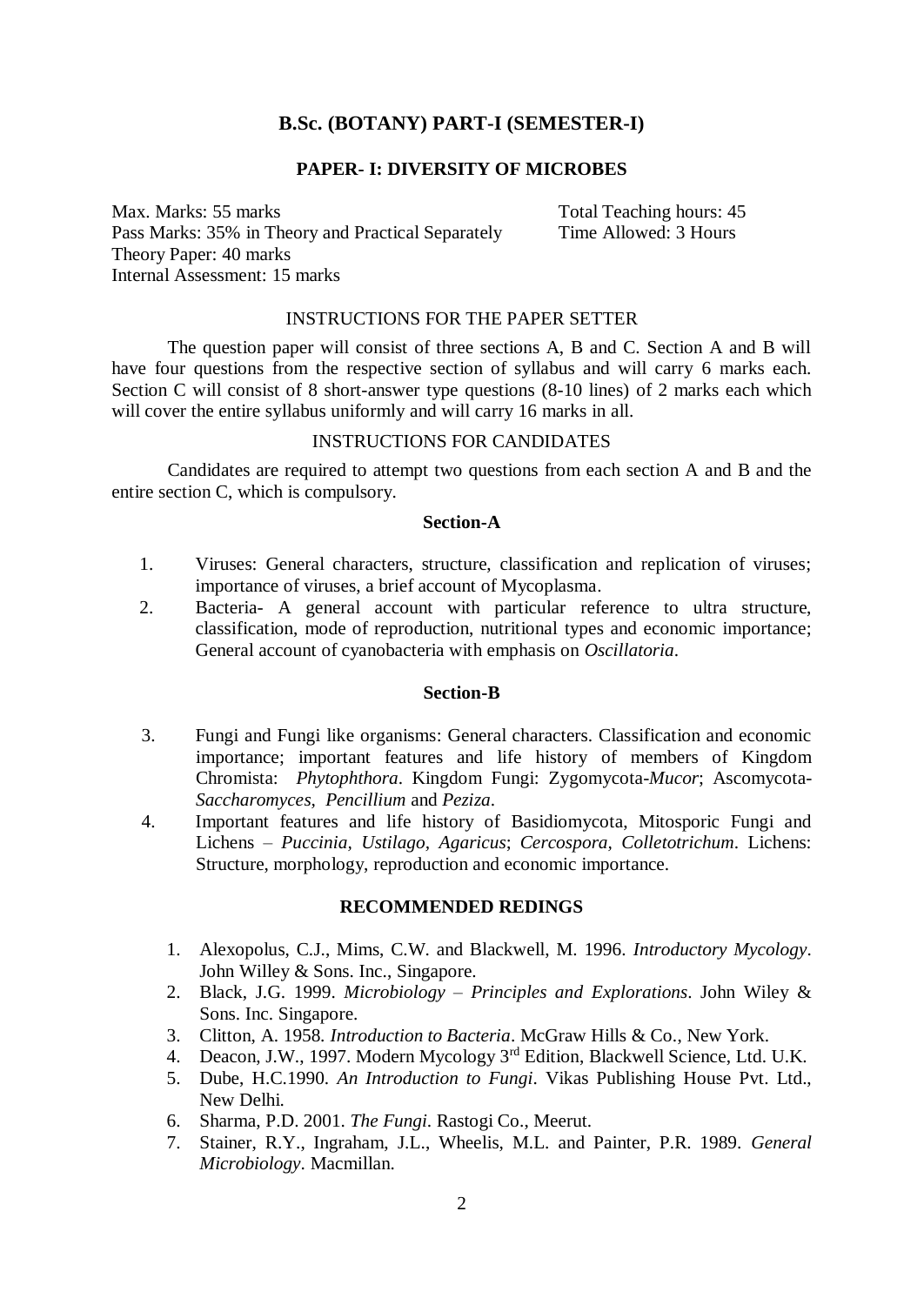## **B.Sc. (BOTANY) PART-I (SEMESTER-I)**

## **PAPER-II: DIVERSITY OF CRYPTOGRAMS**

Max. Marks: 55 marks Total Teaching hours: 45 Pass Marks: 35% in Theory and Practical Separately Time Allowed: 3 Hours Theory Paper: 40 marks Internal Assessment: 15 marks

#### INSTRUCTIONS FOR THE PAPER SETTER

The question paper will consist of three sections A, B and C. Section A and B will have four questions from the respective section of syllabus and will carry 6 marks each. Section C will consist of 8 short-answer type questions (8-10 lines) of 2 marks each which will cover the entire syllabus uniformly and will carry 16 marks in all.

#### INSTRUCTIONS FOR CANDIDATES

Candidates are required to attempt two questions from each section A and B and the entire section C, which is compulsory.

#### **Section-A**

- 1. Basic characteristics of algae; habitat, range of thallus, algal cell structure, photosynthetic pigments, cell wall, flagella, reserves food materials and nutrition; lifecycle pattern, classification and economic importance of algae.
- 2. Important features and life history of Chlorophyceae *Volvox, Oedogonium*; Xanthophyceae- *Vaucheria*; Phaeophyceae- *Ectocarpus, Sargassum*; Rhodophyceae- *Batrachospermum*.

#### **Section-B**

- 3. Bryophyta: Amphibians of Plant Kingdom displaying alternation of generations; structure, reproduction and affinities of *Marchantia* (Hepaticopsida); *Anthoceros* (Anthocerotopsida); *Funaria* (Bryopsida) - developmental stages are excluded. Evolution of sporophytes in Bryophytes.
- 4. Pteridophyta: The first vascular plants: important characteristics, structure and reproduction of Psilopsida (*Rhynia*); Lycopsida (*Selaginella*); Sphenopsida (*Equisetum*) and Pteropsida (*Pteris* and *Marsilea*) – developmental stages are excluded. Evolution of stellar system in Fern-allies and Ferns.

#### **RECOMMENDED REDINGS**

- 1. Kumar, H.D. 1999. *Introductory Phycology (Second Edition)*. Affiliated East West Press Ltd., New Delhi.
- 2. Parihar, N.S. 1996. *Biology and Morphology of Pteridophytes*. Central Book Depot., Allahabad.
- 3. Rashid, A. 1998. *An Introduction to Bryophyta*. Vikas Pub. House Pvt. Ltd., New Delhi.
- 4. Rashid, A. 1999. *An Introduction to Pteridophyta*. Vikas Publ. House, Pvt.Ltd., New Delhi.
- 5. Sharma, O.P. 2001. *Text Book of Pteridophytes*. MacMillan India Ltd.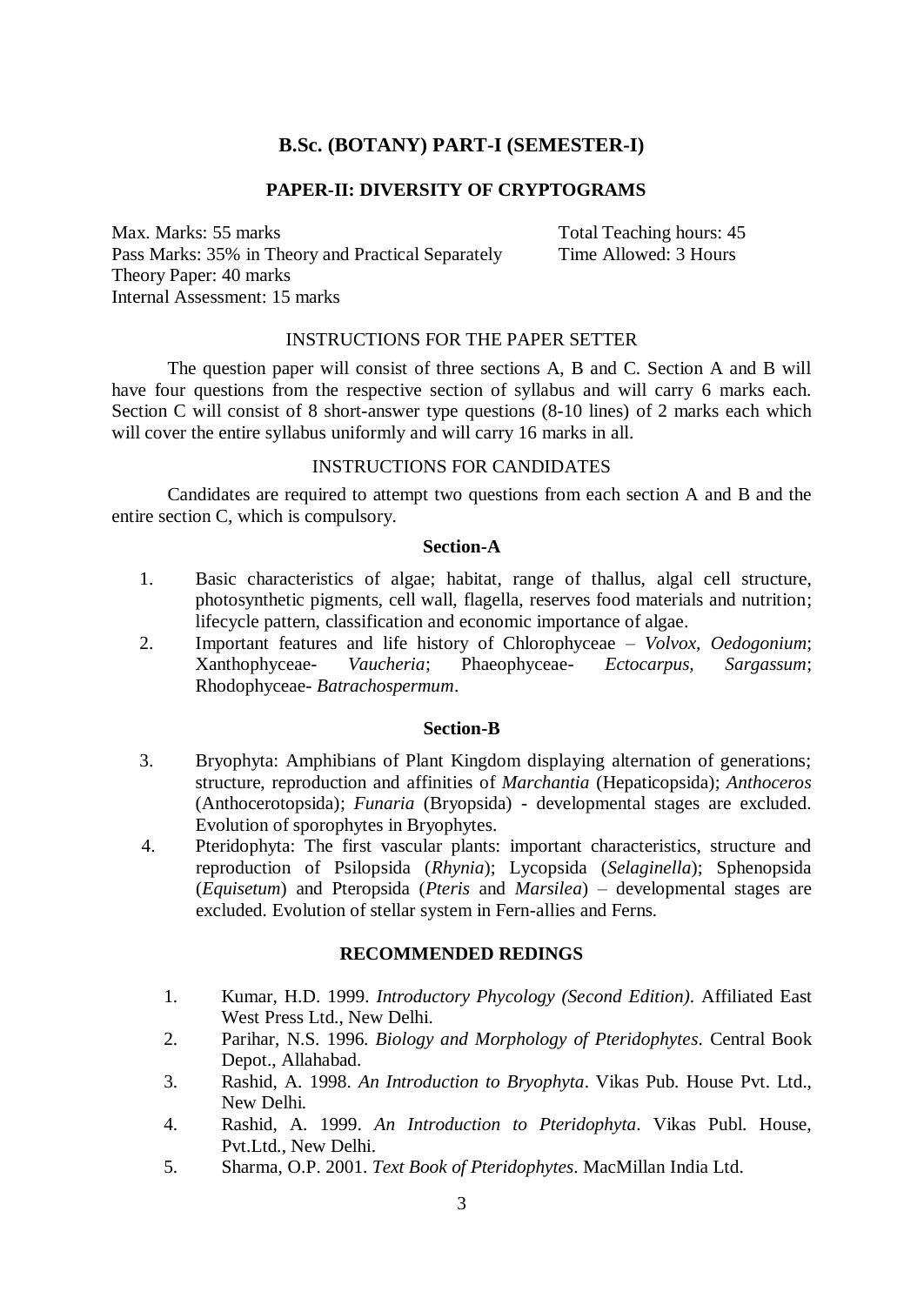- 6. Sporne, K.R.1991. *The Morphology of Pteridophytes*. B. I. Publishing Pvt. Ltd., Bombay.
- 7. Vasishta, P.C. 1996. *Bryophyta*. S. Chand & Co. Ltd., New Delhi.
- 8. Vasishta, P.C. 2000. *Pteridophyta*. S. Chand & Co. Ltd., New Delhi.
- 9. Singh, S.K. 2008. Bryophyta, Compus Book, International, New Delhi.
- 10. Lec., R.E. 2008. Phycology. Combridge University, Press, U.K.
- 11. Sharma, O.P. (2011). Diversity of Microbes and Cryptogams-Algae. Tata McGraw Hill, New Delhi.
- 12. Vashishta, B.R., Sinha, A.K. and Singh, V.P. (2011). Botany for Degree Students-Algae. S. Chand Publisher, New Delhi

## **SUGGESTED LABORATORY EXCERCISES**

Teachers may select plants/material available in their locality/institution.

- 1. Study of the genera included under algae and fungi indicating their systematic position.
- 2. Study of morphology, reproductive structures and anatomy of the examples cited in theory under Bryophyta and Pteridophyta indicating their systematic position.
- 3. Observation of disease symptoms in hosts infected by bacteria (Citrus canker), fungi – (Late blight of potato, loose smut of wheat, brown rust of wheat, yellow stripe rust of wheat, tikka disease of groundnut, red rot of sugarcane), viruses – (Yellow vein mosaic of bhindi) and mycoplasma – (little leaf disease of brinjal). Examination of diseased material and identification of pathogens.
- 4. Gram staining of bacteria.
- 5. Study of crustose, foliose and fruiticose lichen thalli.

## **SUGGESTED READING (FOR LABORATORY EXCERCISES)**

#### **Books**:

- 1. Bendre, A. and Kumar, A. 1990-91, *Practical Botany*, Rastogi Publications, Meerut.
- 2. Kashyap, S.R. 1972. *Liverworts of the Western Himalayas*. New Delhi.
- 3. Singh, R.S. 1998. *Plant Diseases*. Oxford IBH Publishing Co. Pvt. Ltd., New Delhi.

## **INSTRUCTIONS FOR PAPER SETTER**

## **Practical Paper-I (Pertaining to Theory Paper-I & II)**

|                  |                                                                    | Marks             |  |  |
|------------------|--------------------------------------------------------------------|-------------------|--|--|
| 1.               | Section cutting and preparation of permanent slide of material     |                   |  |  |
|                  | pertaining to Bryothytes/Pteridophytes.                            | 8                 |  |  |
| 2.               | Identification, classification and morphological note on specimens |                   |  |  |
|                  | from Algae, Fungi, Lichen Bryophyta and Pteridophyta.              | $4 \times 5 = 20$ |  |  |
| 3.               | Study of diseased plant material                                   |                   |  |  |
| $\overline{4}$ . | Practical note book.                                               | 4                 |  |  |
| .5.              | Viva-voce.                                                         |                   |  |  |
|                  |                                                                    |                   |  |  |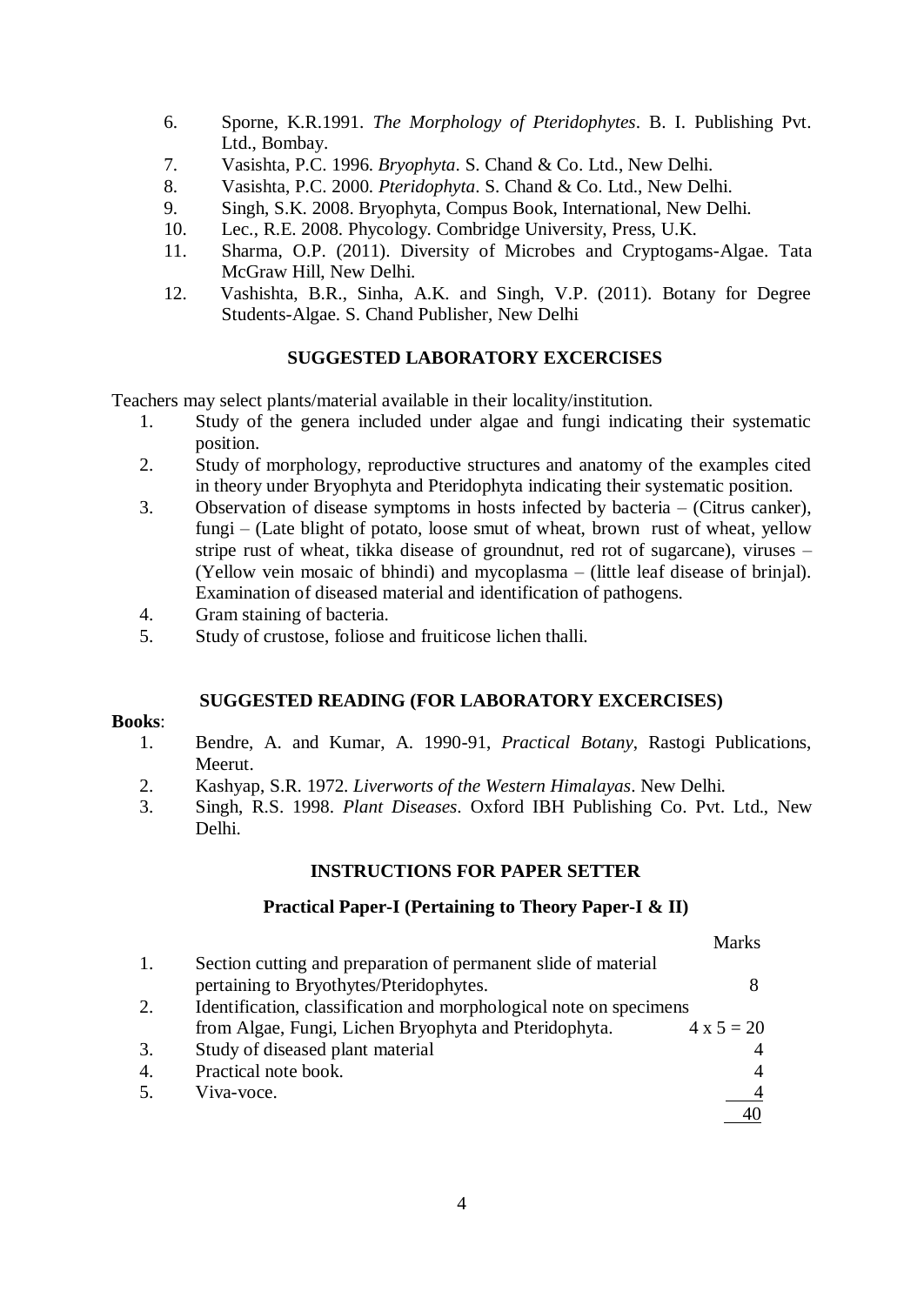## **B.Sc. (BOTANY) PART-I (SEMESTER-II)**

## **PAPER-III: CELL BIOLOGY**

Max. Marks: 55 marks<br>Pass Marks: 35% in Theory and Practical Separately Time Allowed: 3 Hours Pass Marks: 35% in Theory and Practical Separately Theory Paper: 40 marks Internal Assessment: 15 marks

## INSTRUCTIONS FOR THE PAPER SETTER

The question paper will consist of three sections A, B and C. Section A and B will have four questions from the respective section of syllabus and will carry 6 marks each. Section C will consist of 8 short-answer type questions (8-10 lines) of 2 marks each which will cover the entire syllabus uniformly and will carry 16 marks in all.

## INSTRUCTIONS FOR CANDIDATES

Candidates are required to attempt two questions from each section A and B and the entire section C, which is compulsory.

#### **Section-A**

- 1. General Structure of Cell: Structure and function of nucleus: Ultrastructure of nuclear membrane, nuclear pore; nucleolus
- 2. Structure and function of cell organelles: Mitochondria, Plastids, Ribosomes, Golgi Body, Endoplasmic Reticulum, Peroxisomes, Vacuoles. Extranuclear genome: Presence and function of mitochondrial and plastid DNA.

#### **Section-B**

- 3. Chromosome organization: Morphology; centromere and telomere; chromosome alterations – deletions, duplications, translocations, inversions. Variations in chromosome number – aneuploidy, polyploidy. Sex chromosomes.
- 4. The cell envelops: Structure, composition and functions of cell wall and plasma membrane in microbes and plants.

#### **RECOMMENDED READINGS**

- 1. Alberts, B., Bray, D., Lewis, J., Raf. T.M., Roberts, K. and Watson, I.D.1999. *Molecular Biology of Cell*. Garland Publishing Co., Inc., New York, USA.
- 2. Bhatia, K.N. and Neelam, Dhand. *Cell Biology & Genetics*. Atruman's Pub., Jallandhar.
- 3. Gupta, P.K. 1999. *A text Book of Cell and Molecular Biology.* Rastogi Publicatons, Meerut, India.
- 4. Kleinsmith, L.J. and Kish, V.M. 1995. *Principles of Cell and Molecular Biology* (2nd Edition) Harper Colins College Publishers, New York, USA.
- 5. Lodish, H., Berk, A., Zipursky, S.L., Matsudaira, P., Bltimore, D. and Darnell, J. 2000. *Molecular Cell Biology.* W.H. Freeman & Co., New York, USA.
- 6. De Roberts, E.D.P. and De Robertis, Jr. E.M.F. 2006, Cell and Molecular Biology, Lippincott Williams & Wilkins, USA.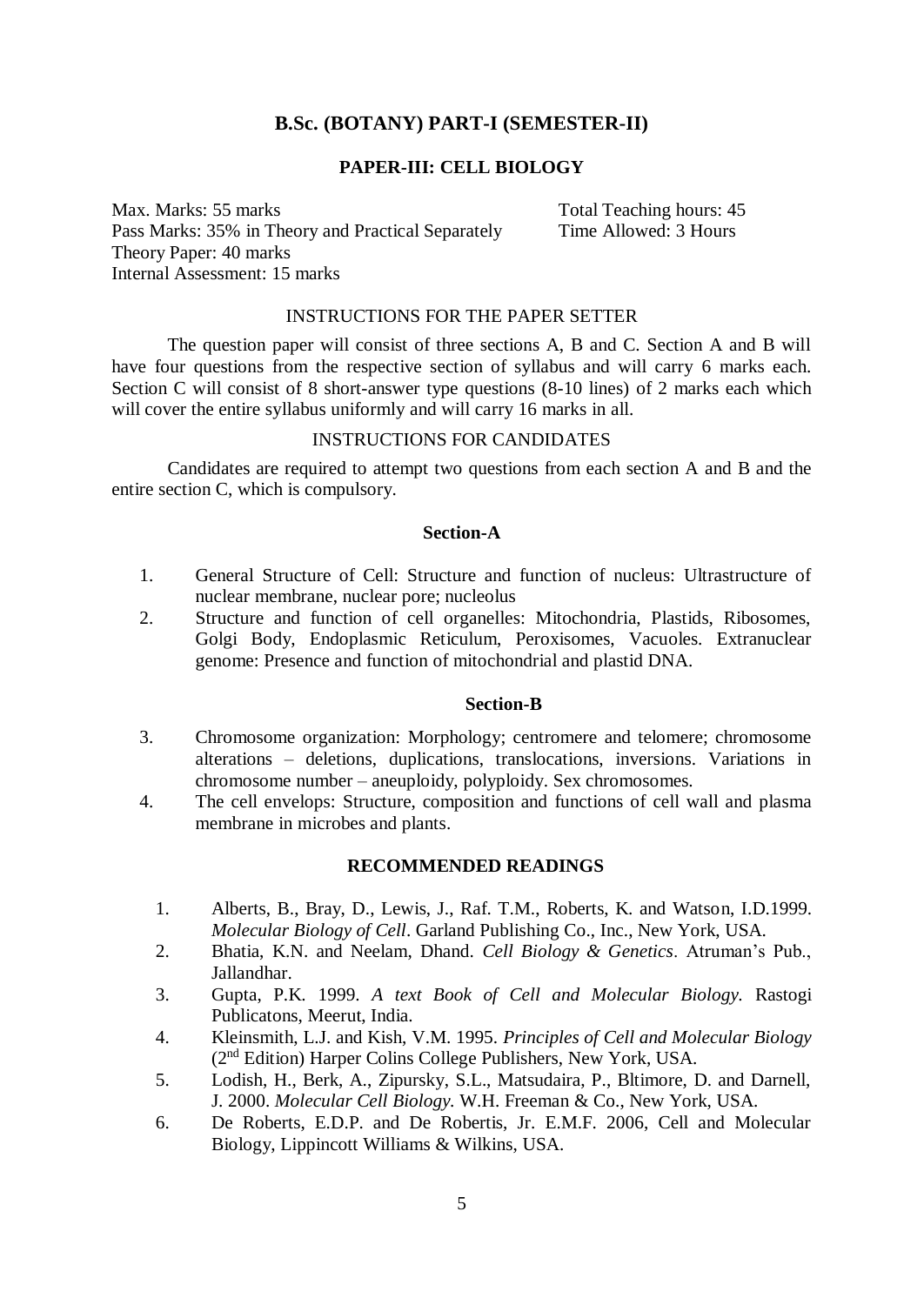## **B.Sc. (BOTANY) PART-I (SEMESTER-II)**

## **PAPER-IV: GENETICS AND EVOLUTION**

Max. Marks: 55 marks Total Teaching hours: 45 Pass Marks: 35% in Theory and Practical Separately Time Allowed: 3 Hours Theory Paper: 40 marks Internal Assessment: 15 marks

### INSTRUCTIONS FOR THE PAPER SETTER

The question paper will consist of three sections A, B and C. Section A and B will have four questions from the respective section of syllabus and will carry 6 marks each. Section C will consist of 8 short-answer type questions (8-10 lines) of 2 marks each which will cover the entire syllabus uniformly and will carry 16 marks in all.

#### INSTRUCTIONS FOR CANDIDATES

Candidates are required to attempt two questions from each section A and B and the entire section C, which is compulsory.

#### **Section-A**

- 1. DNA the genetic material: DNA structure; replication; DNA protein interaction; the nucleosome model. Genetic code; satellite and repetitive DNA; Cell division: Mitosis; meiosis.
- 2. Genetic inheritance: Mendelism; laws of segregation and independent assortment; linkage analysis; allelic and non-allelic interactions.

#### **Section-B**

- 3. Gene expression: Structure of gene; transfer of genetic information–transcription, translation, protein synthesis; regulation of gene expression in prokaryotes and eukaryotes. Proteins structure; Genetic Variations: Mutations – spontaneous and induced; transposable genetic elements.
- 4. Brief account of origin of life, evolutionary theories of Lamark, Darwin and DeVries, evidences for organic evolution

#### **RECOMMENDED READINGS**

- 1. Bhatia, K.N. and Neelam, Dhand. *Cell Biology & Genetics*. Atruman's Pub., Jallandhar.
- 2. Gupta, P.K. *Cytology, Genetics & Evolution*. Rastogi Publications, Meerut.
- 3. Gupta, P.K. 1999. *A text Book of Cell and Molecular Biology.* Rastogi Publicatons, Meerut, India.
- 4. Kleinsmith, L.J. and Kish, V.M. 1995. *Principles of Cell and Molecular Biology* (2nd Edition) Harper Colins College Publishers, New York, USA.
- 5. Lodish, H., Berk, A., Zipursky, S.L., Matsudaira, P., Bltimore, D. and Darnell, J. 2000. *Molecular Cell Biology.* W.H. Freeman & Co., New York, USA.
- 6. Snustud, D.P. and Simmons, M.J. 2000. *Principles of Genetics*. John Wiley & Sons. Inc., USA.
- 7. Karp, G. 1999, Cells and Molecular Biology: Concepts and Experiments, John Wiley & Sons Inc. USA.
- 8. De Roberts, E.D.P. and De Robertis, Jr. E.M.F. 2006, Cell and Molecular Biology, Lippincott Williams & Wilkins, USA.